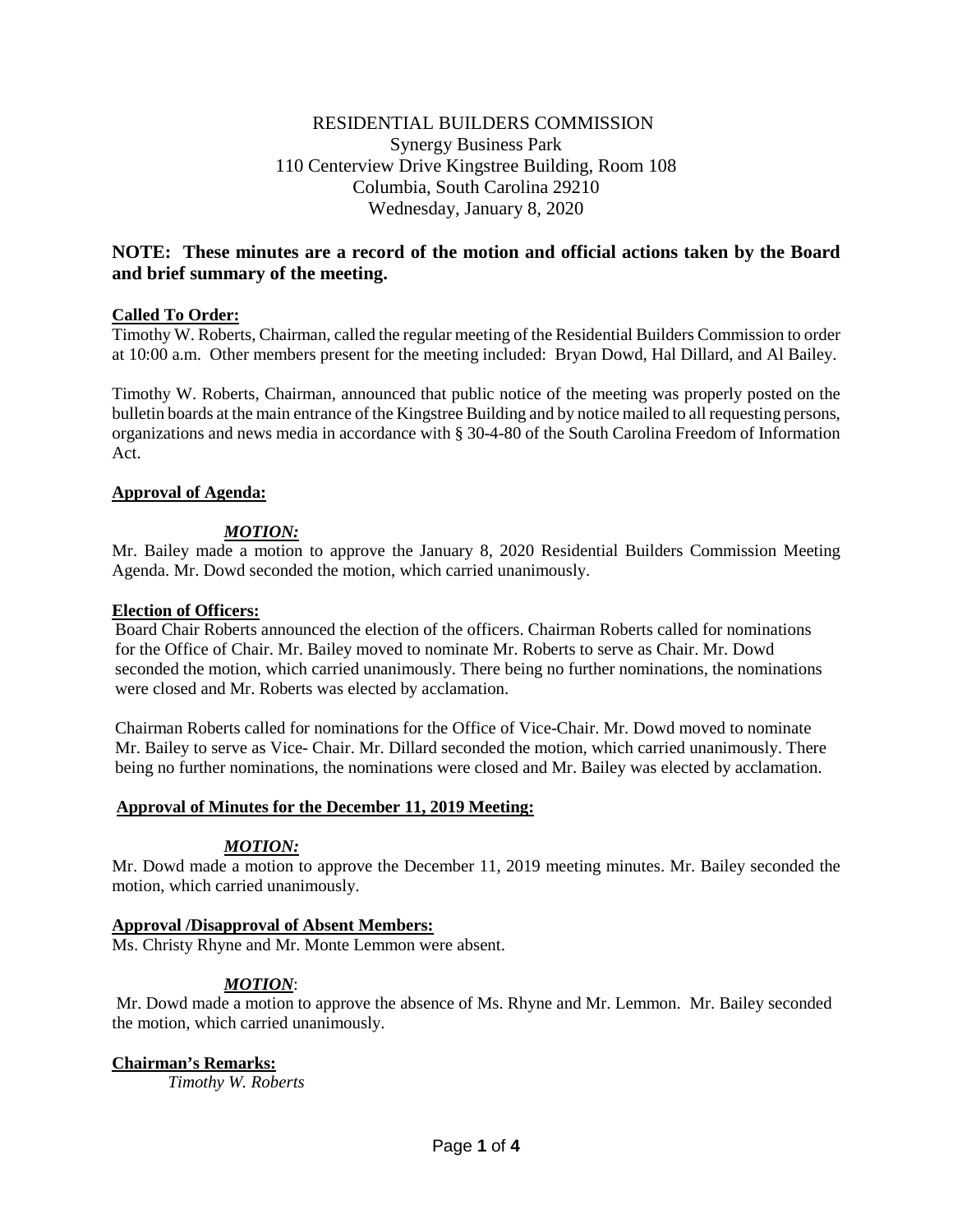Mr. Roberts reminded everyone that this meeting is being recorded and asked that everyone please speak clearly. Additionally, he advised all applicants and licensees to direct their questions to the Chairman of the Commission.

# **Application Reviews:**

# *James W. Ray*

The Commission held an application review regarding James W. Ray. Mr. Ray appeared before the Commission and was represented by Ms. Caitlin C. Heyward, Esq.

# *MOTION*:

Mr. Dowd made a motion to deny Mr. Ray's request to lift the Voluntary Surrender. Mr. Bailey seconded the motion, which did not carry unanimously. Mr. Dillard opposed.

# *Victor Kyle Sessions*

The Commission held an application review regarding Mr. Victor K Sessions. Mr. Sessions appeared before the Commission, presented a witness, Mr. Eric Thrope, and was represented by counsel, Mr. Steve Price.

# *MOTION*:

Mr. Dillard made a motion to allow Mr. Sessions to sit for the exam. Mr. Bailey seconded the motion, which carried unanimously.

# *Matthew A Teitsort*

The Commission held an application review regarding Matthew Teitsort. Mr. Teitsort appeared before the Commission and waived his right to counsel.

# *MOTION*:

Mr. Bailey made a motion to allow Mr. Teitsort to sit for the exam. Mr. Dillard seconded the motion, which carried unanimously.

# *Gregory Daugherty*

The Commission held an application review regarding Gregory Daugherty. Mr. Daugherty appeared before the Commission and waived his right to counsel.

### *MOTION*:

Mr. Dowd made a motion to allow Mr. Daugherty to sit for the exam. Mr. Bailey seconded the motion, which carried unanimously.

# *Donald Griffin*

The Commission held an application review regarding Donald Griffin. Mr. Griffin appeared before the Commission and waived his right to counsel.

# *MOTION*:

Mr. Bailey made a motion to allow Mr. Griffin to sit for the exam. Mr. Dowd seconded the motion, which carried unanimously.

### *John Kastelein*

The Commission held an application review regarding John Kastelein. Mr. Kastelein appeared before the Commission and waived his right to counsel.

# *MOTION*

Mr. Dillard made a motion to allow Mr. Kastelein to sit for the exam. Mr. Dowd seconded the motion, which carried unanimously.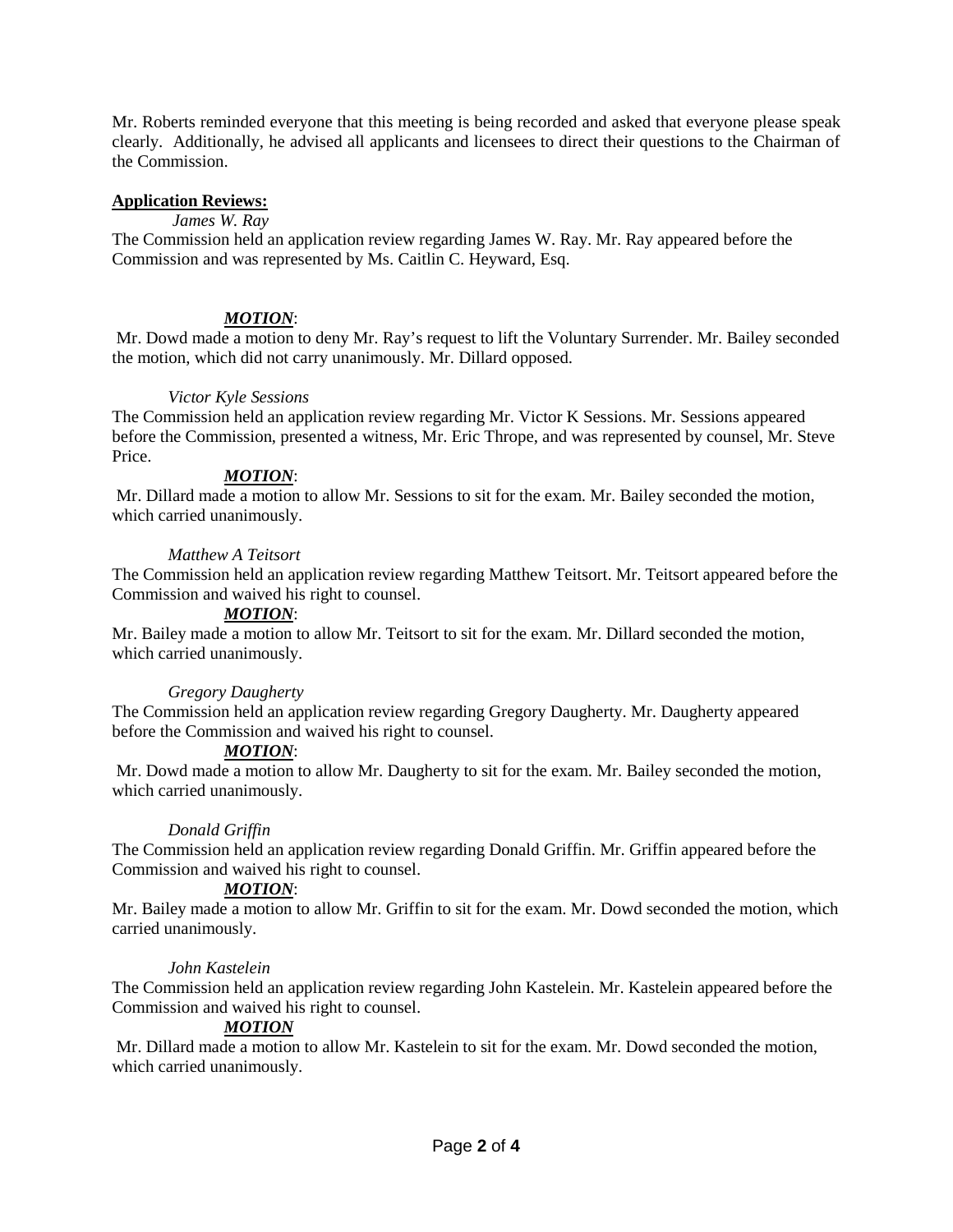### *James Ketchum*

The Commission held an application review regarding James Ketchum. Mr. Ketchum appeared before the Commission and waived his right to counsel.

# *MOTION*:

Mr. Bailey made a motion to allow Mr. Ketchum to sit for the exam. Mr. Dillard seconded the motion, which carried unanimously.

#### *Bogdan Blai*

The Commission held an application review regarding Bogdan Blai. Ms. Blai appeared before the Commission, and waived her right to counsel.

### *MOTION*:

Mr. Bailey made a motion to approve Mr. Blai to sit for the exam. Mr. Dowd seconded the motion, which carried unanimously.

#### *Joshua Hollandsworth*

The Commission held an application review regarding Joshua Hollandsworth. Mr. Hollandsworth appeared before the Commission, and waived his right to counsel.

#### *MOTION*:

Mr. Dowd made a motion to allow Mr. Hollandsworth to sit for the exam. Mr. Bailey seconded the motion, which did not carry unanimously. Mr. Lemmon opposed.

#### *Caleb Guffey*

The Commission held an application review regarding Caleb Guffey. Mr. Guffey appeared before the Commission, and waived his right to counsel.

#### *MOTION*:

Mr. Dillard made a motion to approve Mr. Guffey to sit for the exam. Mr. Dowd seconded the motion, which carried unanimously.

### Jay H. Johnson

The Commission held an application review regarding Jay H. Johnson. Mr. Johnson appeared before the Commission, and waived his right to counsel.

### *MOTION*:

Mr. Bailey made a motion to approve Mr. Brown's specialty registration. Mr. Dillard seconded the motion, which carried unanimously.

#### **Administrator's Remarks for Information:**

Janet Baumberger presented the financial reports and the PSI exam statistics for 2019.

#### **Date for November 2020 Meeting:**

Since the second Tuesday in November is a holiday, the Commission agreed to move the November meeting to November 18, 2020.

### **Approval of NASCLA Travel:**

### **MOTION:**

Mr. Bailey made a motion to approve travel for the Administrator for the mid-year meeting and travel for the yearly meeting for the Administrator, two attorneys, two commissioners, and one investigator.